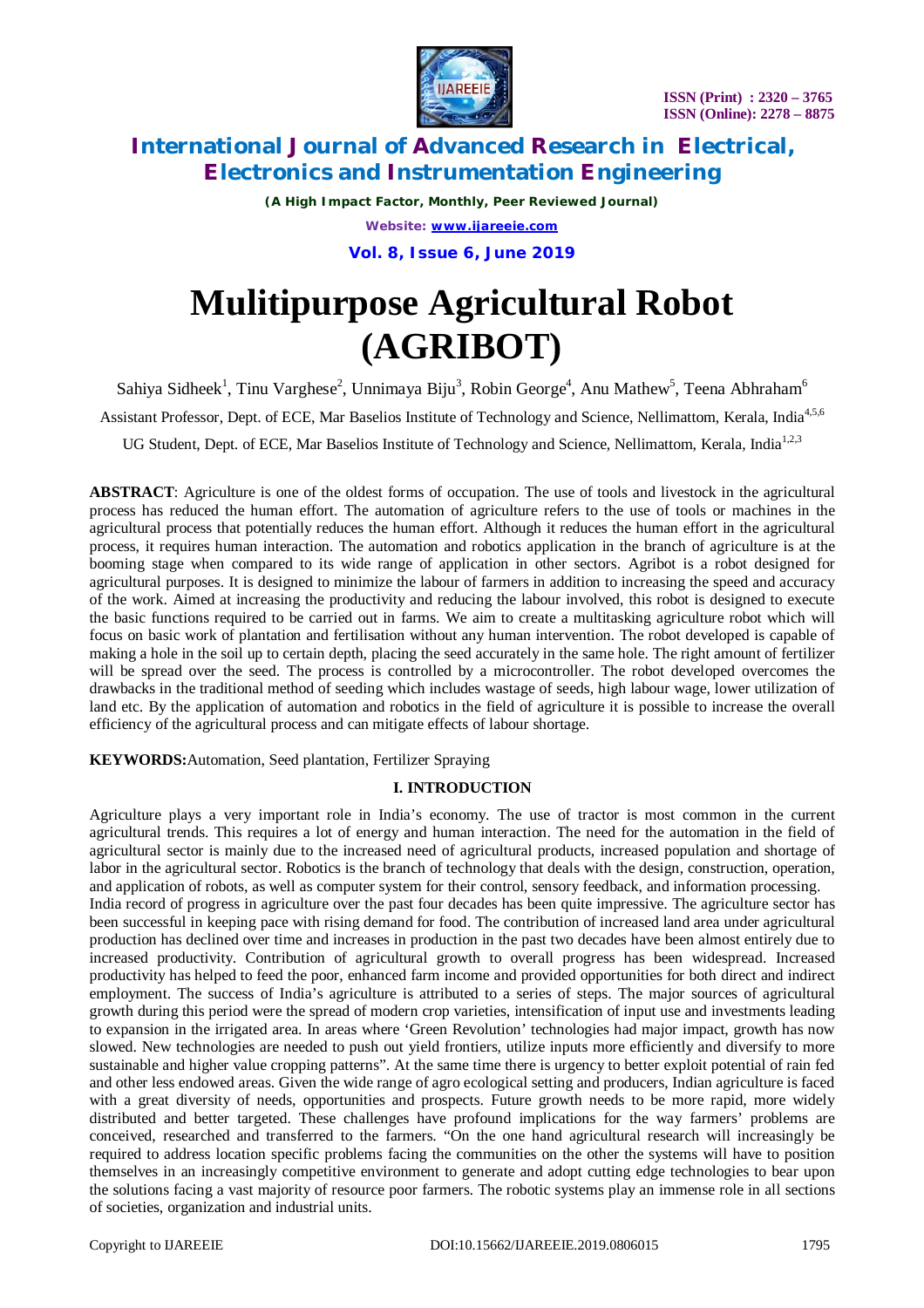

*(A High Impact Factor, Monthly, Peer Reviewed Journal)*

*Website: [www.ijareeie.com](http://www.ijareeie.com)*

#### **Vol. 8, Issue 6, June 2019**

#### **II.SYSTEM MODEL**

The robot that is developed is capable of making a hole in the soil up to certain depth, placing the seed accurately in the same hole. The right amount of fertilizer will be spread over the seed. The process is controlled by a microcontroller.



Fig 1. Block Diagram

### *A. Arduino Nano*

Arduino Nano is the microcontroller used in this project. Arduino Nano is a small, compatible, flexible and breadboard friendly Microcontroller board, developed by Arduino.cc in Italy, based on ATmega328p ( Arduino Nano V3.x) / Atmega168 ( Arduino Nano V3.x).The data from the sensors (IR Sensors) will be given to Arduino and it gives corresponding signals to the Motor Driver IC.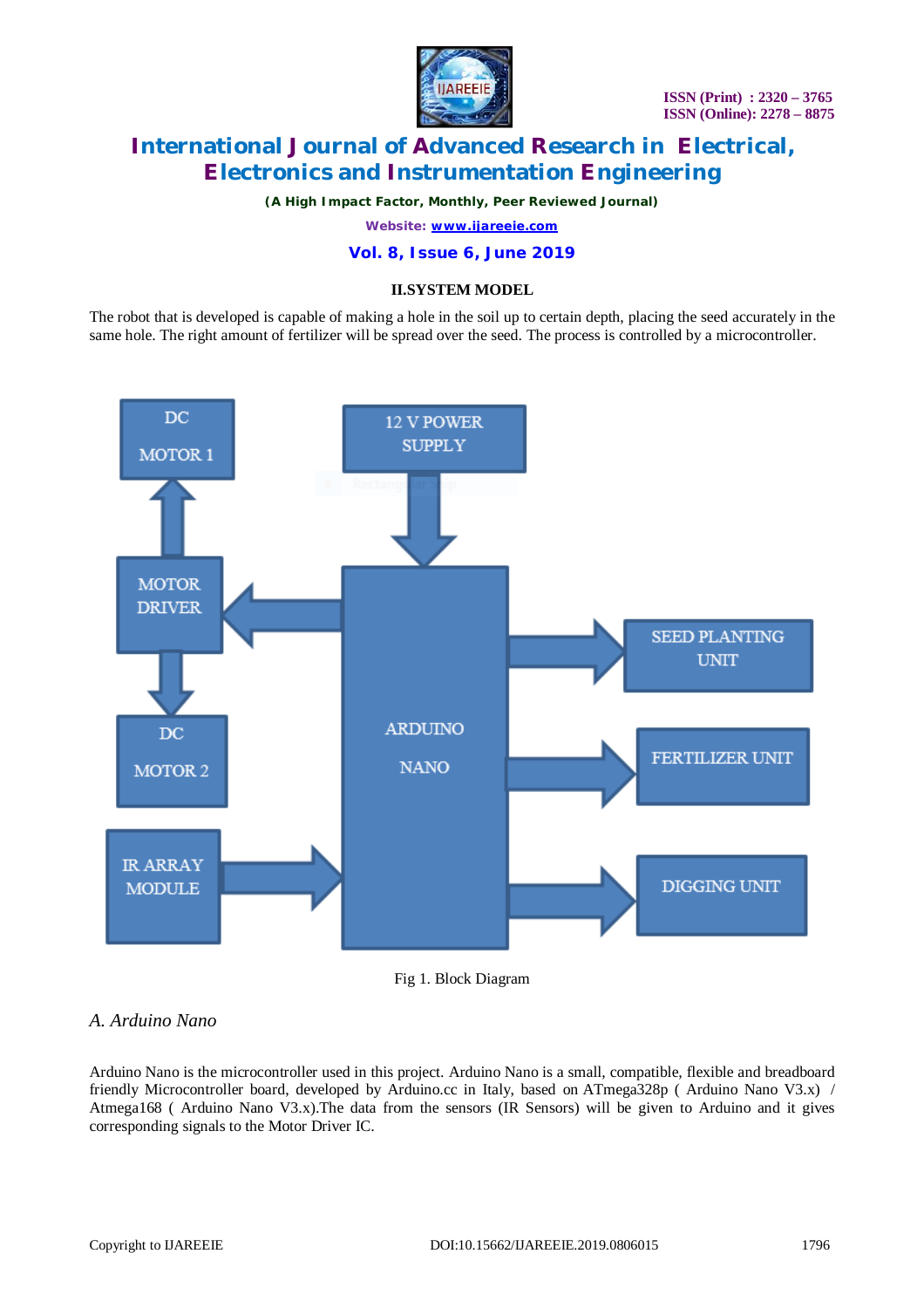

*(A High Impact Factor, Monthly, Peer Reviewed Journal)*

*Website: [www.ijareeie.com](http://www.ijareeie.com)*

**Vol. 8, Issue 6, June 2019**



Fig 2. Arduino Nano

The Arduino Nano can be powered by means of the Mini-B USB, 6-20V unregulated external power supply, or 5V regulated external power supply. The power source is automatically chosen to the highest voltage source. B. Motor Driver (L293D)



Fig 3. Motor Driver IC

L293D is a typical Motor driver or Motor Driver IC used in this project which allows DC motor to drive on either direction. L293D is a dual H-bridge 16-pin IC which can control a set of two DC motors simultaneously in any direction. Motor drivers act as current amplifiers since they take a low-current control signal and provide a highercurrent signal. This higher current signal is used to drive the motors. In this system, it receives signals from Arduino based on the information from the IR Sensors. The power supply to the motors must be given from the motor driver IC.

#### C. DC Motor

We have used two geared motors at the rear of the line follower robot. A DC motor is any of a class of rotary electrical machines that converts direct current electrical energy into mechanical energy. These motors provide more torque than normal motors and can be used for carrying some load as well.



Fig 4. DC motor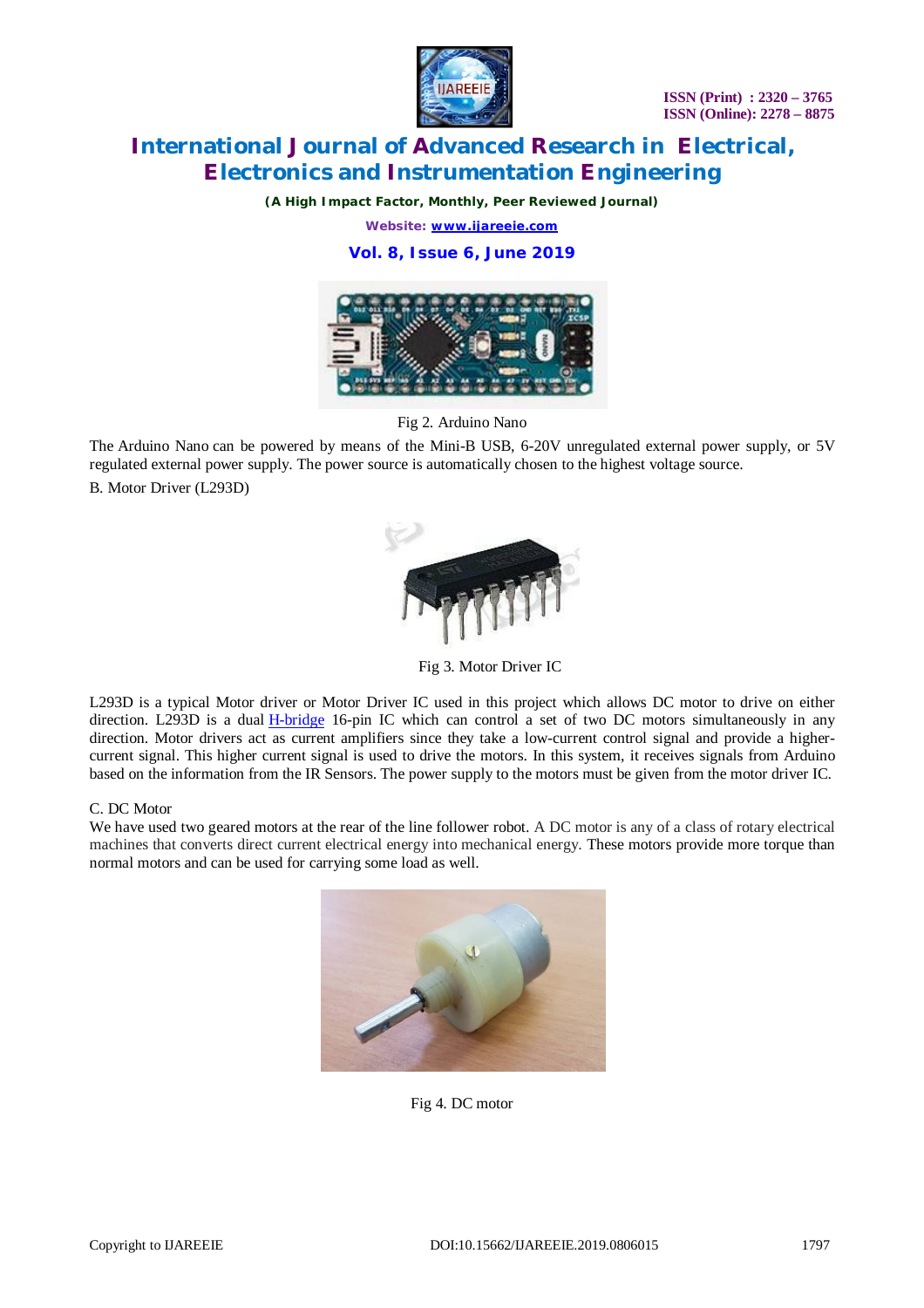

*(A High Impact Factor, Monthly, Peer Reviewed Journal)*

*Website: [www.ijareeie.com](http://www.ijareeie.com)*

**Vol. 8, Issue 6, June 2019**

*D. IR Sensor Array Module*



Fig5 IR Sensor

This sensor module has 8 IR LED/phototransistor pairs mounted on a 0.375" pitch, making it a great detector for a line-following robot. Pairs of LEDs are arranged in series to halve current consumption, and a MOSFET allows the LEDs to be turned off for additional sensing or power-savingoptions.Each sensor provides a separate digital I/Omeasurable output. The IR Rx emits IR radiation and the Rx helps in receiving the waves. A line follower robot, or a LFR in short, is a simple autonomous robot that optically tracks a line made on the surface of the floor. That means you have an arbitrary line drawn on the floor and the robot tracks it by moving right along it! The line is sensed using a piece of hardware called a line sensor.

#### *E. Servo Motor*

A servo motor is an electrical device which can push or rotate an object with great precision. It is just made up of simple motor which run through servo mechanism. All motors have three wires coming out of them. Out of which two will be used for Supply (positive and negative) and one will be used for the signal that is to be sent from the MCU. Servo motor is controlled by PWM (Pulse with Modulation) which is provided by the control wires. There is a minimum pulse, a maximum pulse and a repetition rate. Servo motor can turn 90 degree from either direction form its neutral position. The servo motor expects to see a pulse every 20 milliseconds (ms) and the length of the pulse will determine how far the motor turns.



Fig 6. Servo Motor

#### **3.2.6. Power Supply**

A 12v dc battery is being used for our autonomous robot used for driving the dc motors. 5volt supply is being used by the controller. A rechargeable battery, storage battery, secondary cell, or accumulator is a type of electrical battery which can be charged, discharged into a load, and recharged many times, as opposed to a disposable or primary battery, which is supplied fully charged and discarded after use. It is composed of one or more electrochemical cells.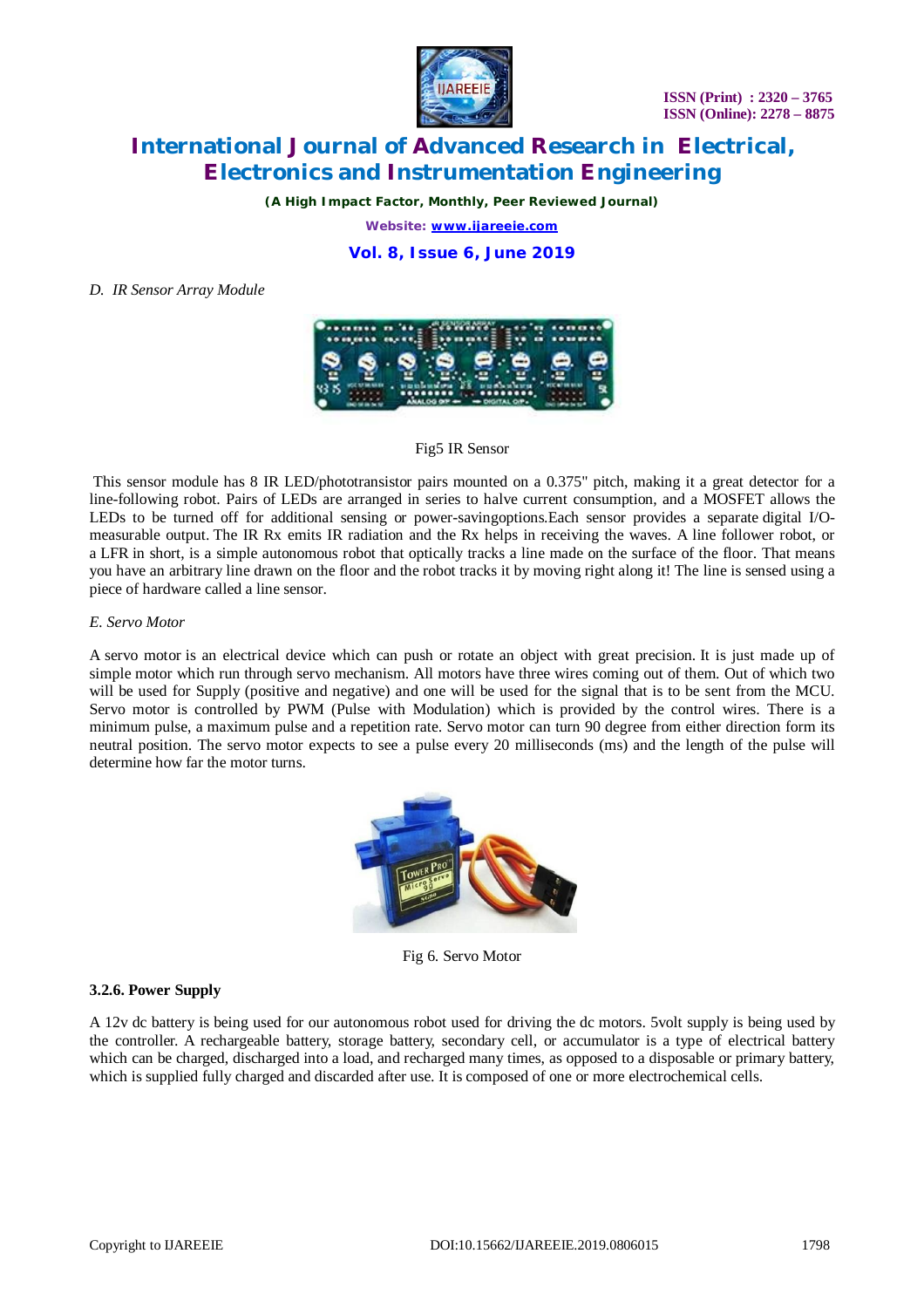

*(A High Impact Factor, Monthly, Peer Reviewed Journal)*

*Website: [www.ijareeie.com](http://www.ijareeie.com)*

**Vol. 8, Issue 6, June 2019**



Fig7. Power supply

#### **III. METHODOLOGY**

The fabricated robot is capable of performing the seeding and fertilising operation. The process involved in the operation/working of the robot can be divided into three categories, first one is the drilling process second one is the seed planting process and third one is the fertilising process. In this project we are using line following robot mechanism. A line follower robot, or a LFR in short, is a simple autonomous robot that opticallytracks a line made on the surface of the floor. That means you have an arbitrary line drawn on the floor and the robottracks it. At the first stage we should fill the seeds and fertilizer inside the two containers. When the power supply isgiven to the robot,its start to move in the field. When the robot detects the black line using IR sensor array module, it stops and makes a hole at certain depth using the mechanism made with a servo motor and a pointer. Then the seeds are dispensed in to the dig using the funnel arrangement setup in the metallic robot chassis. Then the robot starts moving forward and the repeats the same procedure when it detects the black line. In the next rotation, when the robot reaches the same location where the seeds are dispensed, it again stops and the right amount of fertilizer is dropped into the dig with the help of a servo motor and funnel. The procedure continues until the user stops the robot.

#### **IV. FUTURE SCOPE**

Apart from seeding and fertilization, fruit picking, harvesting, weeding, monitoring etc. can also be implemented to this robot. The controlling of the robot can be made via mobile by using Bluetooth or WiFi module.By making use of GPS technology seed mapping can be done.

#### **V. RESULT**

We developed a line following robot. A line follower robot, or a LFR in short, is a simple autonomous robot that optically tracks a line made on the surface of the floor. That means arbitrary line drawn on the floor and the robot tracks it..The right amount of fertilizer will be spread over the seed. When the robot starts moving in the forward motion, after few distance it stops and then it starts drilling with the help of a drilling mechanism. After this process, there is a funnel arrangement through which the seeds are being dispensed into the soil. Then the second rotation, the fertilizer is spread over the seed. This procedure continues until the user switches off the circuit. The robot that is developed is capable of making a hole in the soil up to certain depth, placing the seed accurately in the same hole.

#### **VI. CONCLUSION**

Automation is needed for industry, bio-medical, survey line etc..., especially in agriculture field for increasing yield of crops. Flexibility of automation system is higher than traditional system. This project is mainly based on minimizing man power as well as cost of the equipment. We have developed an Agricultural Automation Robot using Arduino. The advantage of this system is that it reduces the labour cost and time. In this work a robot is built and established to carry out automatic seeding and fertilization in an agriculture field. The project presents a low cost, low power, and simple system for device control. It is expected that the robot will support the farmers in improving the efficiency of operations in their farms. It can help the farmers in the initial stage of agriculture.